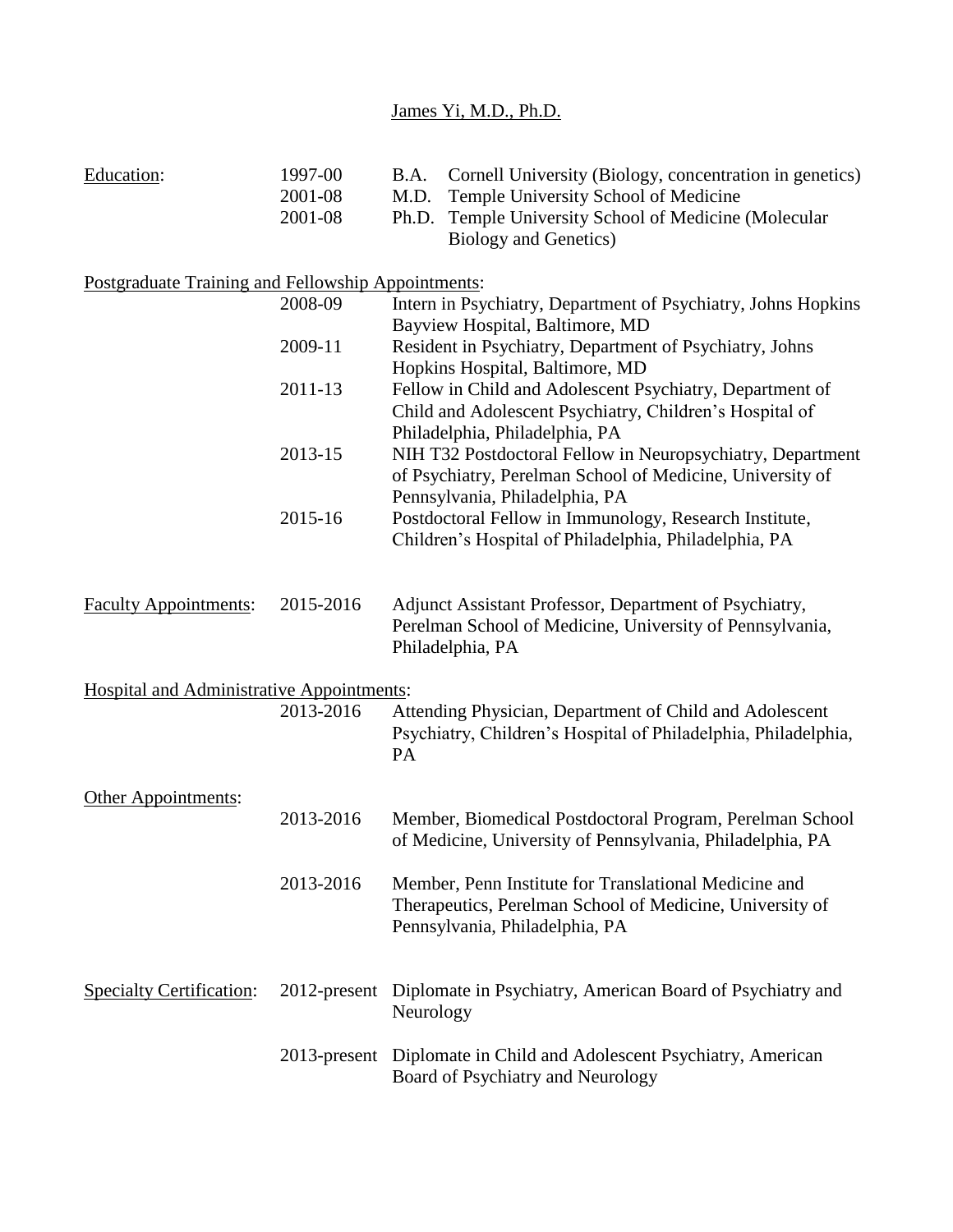| Licensure: | 2011-Present Pennsylvania |          |
|------------|---------------------------|----------|
|            | 2008-2011                 | Maryland |

Awards, Honors and Membership in Honorary Societies:

| AP Scholar with Honors                                       |
|--------------------------------------------------------------|
| 400 Club, Cornell University (4.0 GPA and Varsity Athlete)   |
| Magna Cum Laude, Cornell University                          |
| Distinction in All Subjects, Cornell University              |
| Accelerated graduation, Cornell University (3 years)         |
| Top Poster Finalist, Society of Biological Psychiatry        |
| Chief Resident in Inpatient Services, Children's Hospital of |
| Philadelphia                                                 |
| Elizabeth B. Weller, MD Distinguished Fellow Award,          |
| Children's Hospital of Philadelphia                          |
| NIH Loan Repayment Awardee                                   |
| Recipient, L. Morten Morley Fund of the Philadelphia         |
| Foundation (Research Award)                                  |
| NIH Loan Repayment Award (Competitive Renewal)               |
|                                                              |

Memberships in Professional and Scientific Societies and Other Professional Activities:

International: The International 22q11 Brain Behavior Consortium (Member, 2013-2016) The 22q11.2 Society (Founding Member, 2014-2016) International Behavioural and Neural Genetics Society (Member, 2013-2016)

- National: American Psychiatric Association (Member, 2008-2011) American Academy of Child and Adolescent Psychiatry (Member, 2011 present) Society of Biological Psychiatry (Member, 2013-2016)
- Local: Philadelphia Psychiatric Society (Member, 2011-present) Regional Council of Child and Adolescent Psychiatry of Eastern Pennsylvania and Southern New Jersey (Member, 2011-present)

# Ad Hoc Reviewerships:

- 2015 Schizophrenia Bulletin
- 2015 Journal of Clinical Psychiatry
- 2015 Journal of the International Neuropsychological Society
- 2015 Journal of Pediatrics

Academic and Institutional Committees:

2012-13 Resident Member, Inpatient Safety and Restrain Committee, Children's Hospital of Philadelphia, Philadelphia, PA

Major Academic and Clinical Teaching Responsibilities:

1. Teaching assistant to 4-5 undergraduate students per week in an Introductory Genetics class, Department of Genetics and Development, Cornell University, 1999-00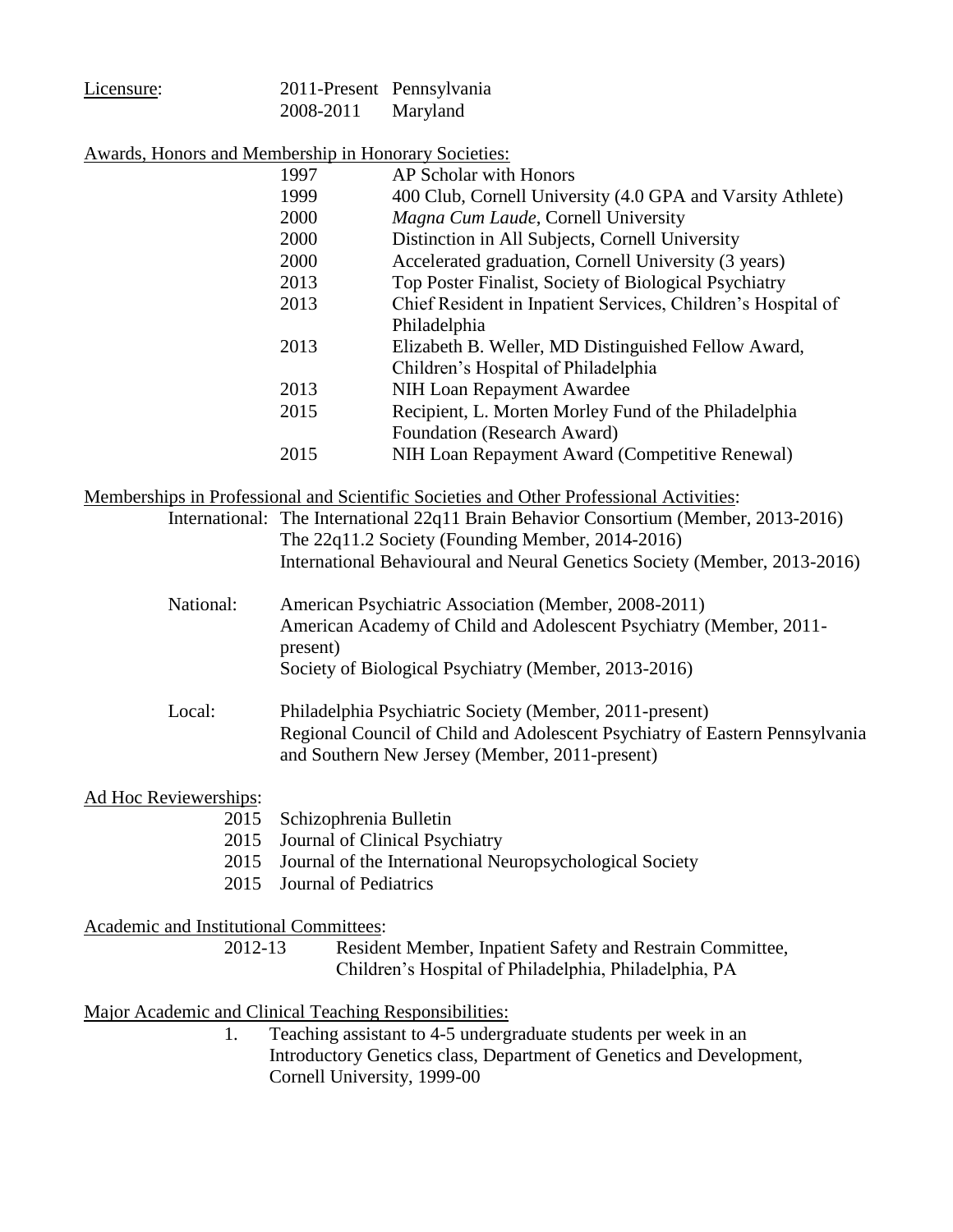- 2. Supervise 1-2 Child and Adolescent Psychiatry fellows or  $4<sup>th</sup>$  year medical students in an outpatient 22q11DS neuropsychiatric clinic, Department of Child and Adolescent Psychiatry, Children's Hospital of Philadelphia, 2013-present
- 3. Lecturer, "The 22q11.2 Deletion Syndrome: Neuropsychiatric Features," Department of Child and Adolescent Psychiatry, Children's Hospital of Philadelphia, (April 9, 2015)
- 4. Lecturer, "The 22q11.2 Deletion Syndrome: A unique development model for psychopathology," Department of Child and Adolescent Psychiatry, Children's Hospital of Philadelphia, (April 16, 2015)
- 5. Lecturer, "Brain and Cognitive Development," Department of Child and Adolescent Psychiatry, Children's Hospital of Philadelphia, (July 23, 2015)
- 6. Lucy Gao, University of Pennsylvania Scholar's Program, University of Pennsylvania, (2013-2016)

## Lectures by Invitation:

| June 20, 2014      | "Psychiatric burden in 22q11.2 deletion syndrome" – The $9th$<br>Biennial International 22q11.2 Deletion Syndrome<br>Meeting, Mallorca, Spain                                                                                                                |
|--------------------|--------------------------------------------------------------------------------------------------------------------------------------------------------------------------------------------------------------------------------------------------------------|
| October 30, 2015   | "Immunological Disorders and 22q11.2 Deletion<br>Syndrome" – Previews From the Pipeline: A Data Blitz<br>Featuring Early Career Investigators, The 62nd Annual<br>Meeting of American Academy of Child and Adolescent<br>Psychiatry, San Antonio, Texas, USA |
| November $3, 2015$ | "Understanding Psychosis Risk" – Faculty Candidate<br>Seminar, Department of Child and Adolescent Psychiatry,<br>Texas Children's Hospital, Houston, Texas, USA                                                                                              |
| January 20, 2016   | "A search for immune biomarkers of psychosis" – Lifespan<br>Brain Institute (LiBI) Seminar, Department of Psychiatry,<br>University of Pennsylvania, Philadelphia, PA, USA                                                                                   |

#### Research Support:

1. NIMH 1K23MH108736-01

Role: PI

The project aims to longitudinally examine the immune markers in youths with clinical high risk for psychosis. This study will provide the foundation for identification of blood-based biomarkers and early immune mechanisms linked to schizophrenia that should facilitate development of novel early intervention treatments.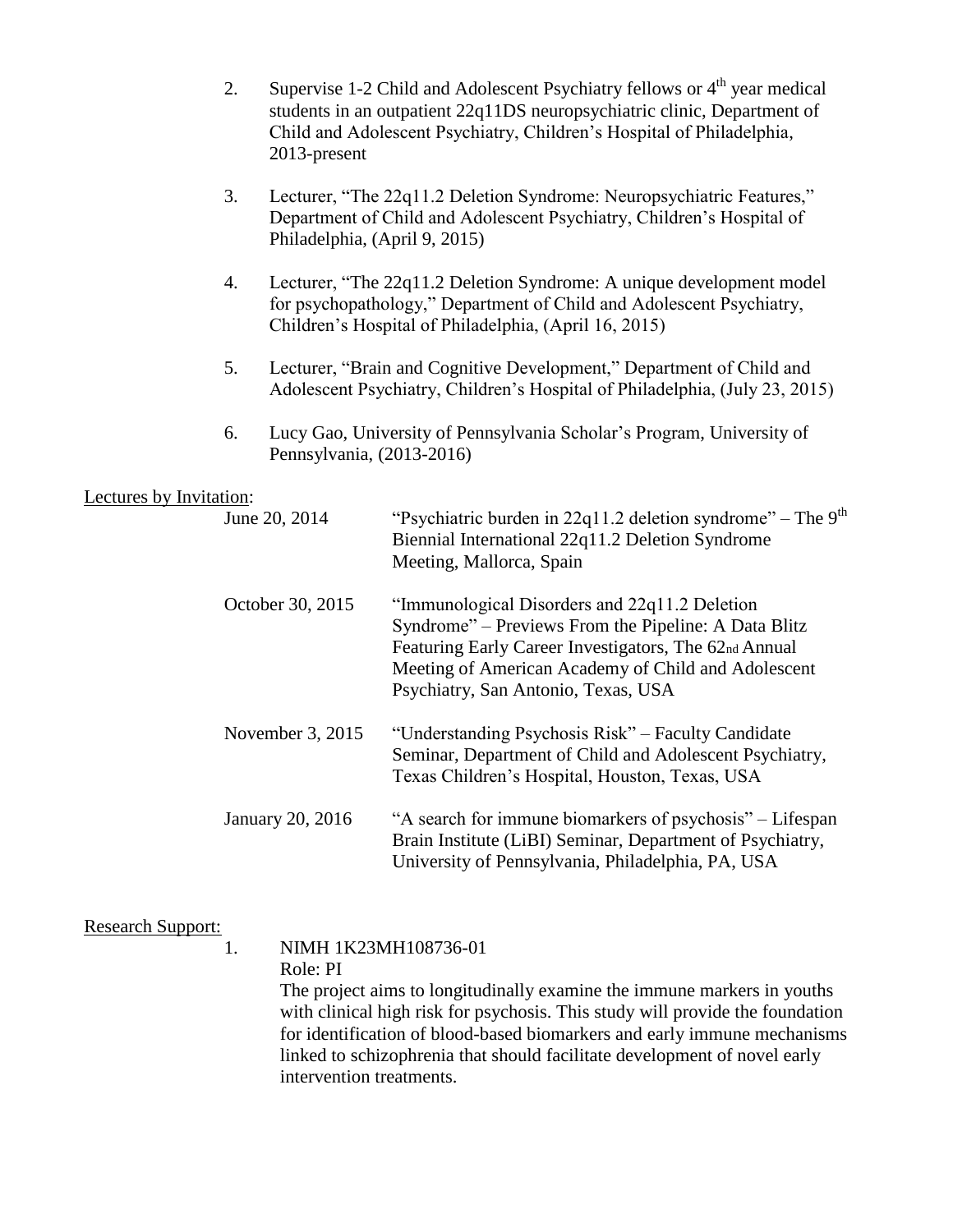2. L. Morten Morley Fund of the Philadelphia Foundation Role: Postdoctoral Research Fellow This is an institutional supplement fund for physician scientist at the Children's Hospital of Philadelphia

# Bibliography:

Research Publications, peer reviewed:

- 1. Argueso, JL, Smith, D, **Yi, JJ**, Waase, M, Sarin, S, & Alani, E. (2002). Analysis of conditional mutations in the Saccharomyces cerevisiae MLH1 gene in mismatch repair and in meiotic crossing over. Genetics, 160(3):909-921
- 2. Hennelly, M, **Yi, JJ**, Batkis, M, Chisolm, MS. (2011). Termination of pregnancy in two patients during psychiatric hospitalization for depressive symptoms and substance dependence. Psychosomatics, 52(5):482-485
- 3. **Yi, JJ**, Torres J, Azner Y, Vaidya P, Schiavi A, Reti IM. (2012). Flumazenil Pretreatment in Benzodiazepine-Free Patients: A Novel Method for Managing Declining ECT Seizure Quality. Journal of ECT, 28(3):185-189.
- 4. Tang SX, **Yi JJ**, Calkins ME, Whinna DA, Kohler CG, Souders MC, McDonald-McGinn DM, Zackai EH, Emanuel BS, Gur RC, Gur RE. (2013). Psychiatric disorders in 22q11.2 deletion syndrome are prevalent but undertreated. Psychological Medicine. 44(6):1267-1277.
- 5. Gur RE, **Yi JJ**, McDonald-McGinn DM, Tang SX, Calkins ME, Whinna D, Souders MC, Savitt A, Zackai EH, Moberg PJ, Emanuel BS, Gur RC. (2014). Neurocognitive development in 22q11.2 deletion syndrome: comparison with youth having developmental delay and medical comorbidities. Molecular Psychiatry, 19 (11):1205- 1211.
- 6. **Yi JJ**, Tang SX, McDonald-McGinn DM, Calkins ME, Whinna DA, Souders MC, Zackai EH, Goldmuntz E, Gaynor JW, Gur RC, Emanuel BS, Gur RE. (2014). Contribution of congenital heart disease to neuropsychiatric outcome in school-age children with 22q11.2 deletion syndrome. American Journal of Medical Genetics Part B Neuropsychiatric Genetics. Mar; 165B(2):137-147.
- 7. Schmitt JE, **Yi JJ**, Roalf DR, Loevner LA, Ruparel K, Whinna D, Souders MC, McDonald-McGinn DM, Yodh E, Vandekar S, Zackai EH, Gur RC, Emanuel BS, Gur RE. (2014). Incidental radiological findings in the 22q11.2 deletion syndrome. American Journal of Neuroradiology. 35(11):2186-2191.
- 8. Tang SX, **Yi JJ**, Moore TM, Calkins ME, Kohler CG, Whinna DA, Souders MC, Zackai EH, McDonald-McGinn DM, Emanuel BS, Gur RC, Gur RE. (2014). Subthreshold psychotic symptoms in 22q11.2 deletion syndrome. Journal of American Academy of Child and Adolescent Psychiatry*.* Sep; 53(9):991-1000.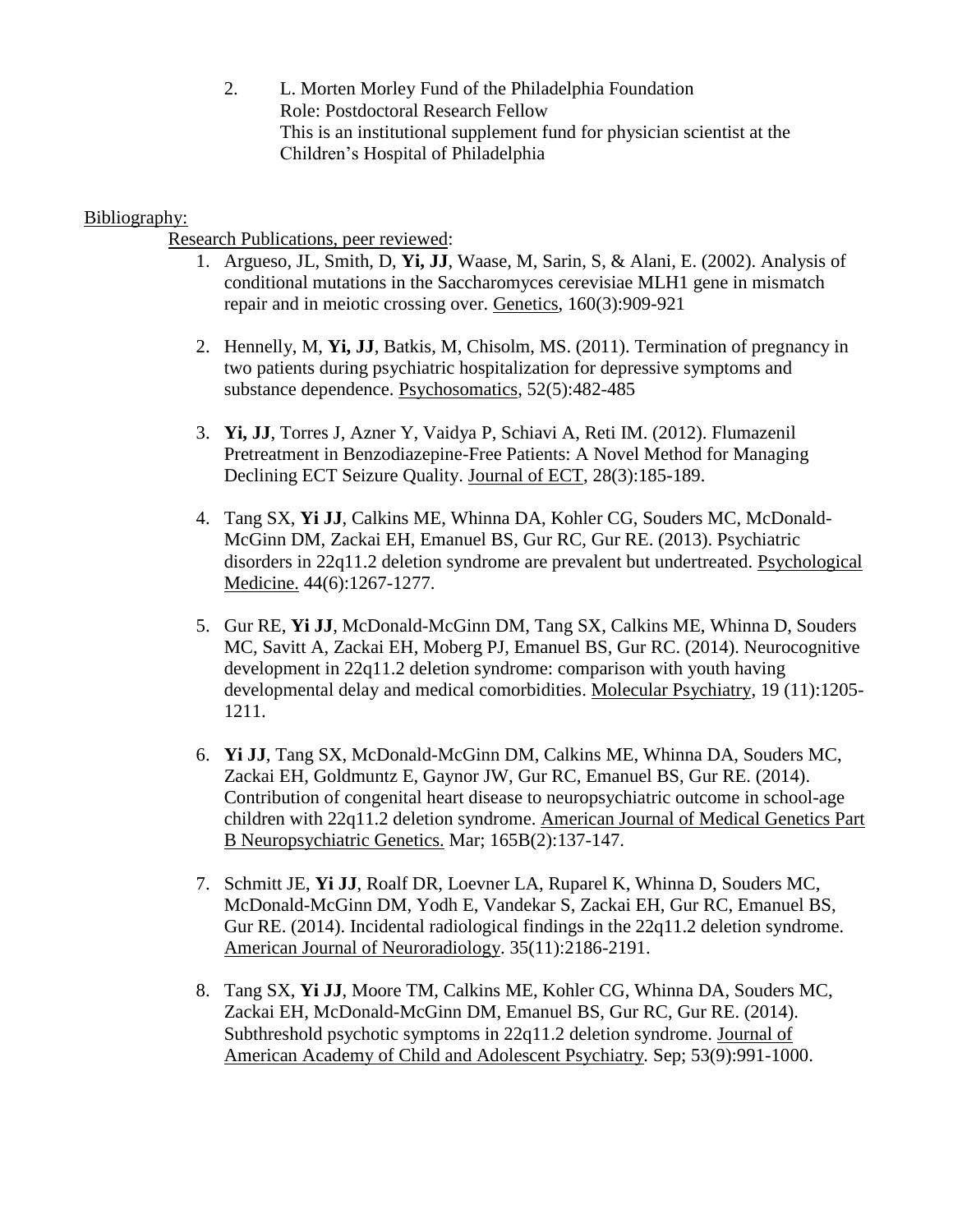- 9. Schmitt JE, Vandekar S, **Yi JJ**, Ruparel K, Roalf DR, Whinna D, Souders MC, Satterwaite TD, Prabhakaran K, McDonald-McGinn DM, Zackai EH, Ruben RC, Emanuel BS, Gur RE. (2015). Aberrant cortical morphometry in the 22q11.2 deletion syndrome: towards an understanding of the neural substrates of psychosis. Biological Psychiatry*.* Jul; 78(2):135-143.
- 10. **Yi JJ**, Calkins ME, Tang SX, Kohler CG, McDonald-McGinn DM, Zackai EH, Savitt AP, Bilker WB, Whinna DA, Souders MC, Emanuel BS, Gur RC, Gur RE. (2015). Impact of psychiatric comorbidity and cognitive deficit on function in 22q11.2 deletion syndrome. Journal of Clinical Psychiatry, Oct; 76(10):e1262-e1270.
- 11. **Yi JJ**, Weinberger R, Moore TM, Calkins ME, Guri Y, McDonald-McGinn DM, Zackai EH, Emanuel BS, Gur RE, Gothelf D, Gur RC. (2015). Performance on a computerized neurocognitive battery in 22q11.2 deletion syndrome: A comparison between US and Israeli cohorts. Brain and Cognition, Jul; 106:33-41.
- 12. Weinberger R, **Yi JJ**, Calkins ME, Guri Y, McDonald-McGinn DM, Emanuel BS, Zackai EH, Ruparel K, Carmel M, Michaelovsky E, Weizman A, Gur RC, Gur RE, Gothelf D. (2016). Neurocognitive profile in psychotic versus nonpsychotic individuals with 22q11.2 deletion syndrome. Eur Neuropsychopharmacol, Oct; 26(10):1610-1618.
- 13. Schmitt JE, **Yi JJ**, Calkins ME, Ruparel K, Roalf DR, Cassidy A, Souders MC, Satterthwaite TD, McDonald-McGinn DM, Zackai EH, Gur RC, Emanuel BS, Gur RE. (2016). Disrupted anatomic networks in the 22q11.2 deletion syndrome. Neuroimage Clin, Aug; 12:420-428.
- 14. Tang SX, Moore TM, Calkins ME, **Yi JJ**, Savitt A, Kohler CG, Souders MC, Zackai EH, McDonald-McGinn DM, Emanuel BS, Gur RC, Gur RE. (2017). The Psychosis Spectrum in 22q11.2 deletion syndrome is comparable to that of nondeleted youths. Biol Psychiatry, Jul; 82(1):17-25.
- 15. Mekori-Domachevsky E, Guri Y, **Yi JJ**, Weisman O, Calkins ME, Tang SX, Gross R, McDonald-McGinn DM, Emanuel BS, Zackai EH, Zalsman G, Weizman A, Gur RC, Gur RE, Gothelf D. (2017). Negative subthreshold psychotic symptoms distinguish 22q11.2 deletion syndrome form other neurodevelopmental disorders: a two-site study. Schizophr Res, Oct; 188:42-49.
- 16. Tang SX, Moore TM, Calkins ME, **Yi JJ**, McDonald-McGinn DM, Zackai EH, Emanuel BS, Gur RC, Gur RE. (2017). Emergent, remitted and persistent psychosisspectrum symptoms in 22q11.2 deletion syndrome. Transl Psychiatry, Jul; 7(7): e1180.
- 17. Gao L, Tang SX, **Yi JJ**, McDonald-McGinn DM, Zackai EH, Emanuel BS, Gur RC, Calkins ME, Gur RE. (2018). Musical auditory processing, cognition, and psychopathology in 22q11.2 deletion syndrome. Am J Med Genet B Neuropsychiatr Genet, Dec; 177(8): 765-773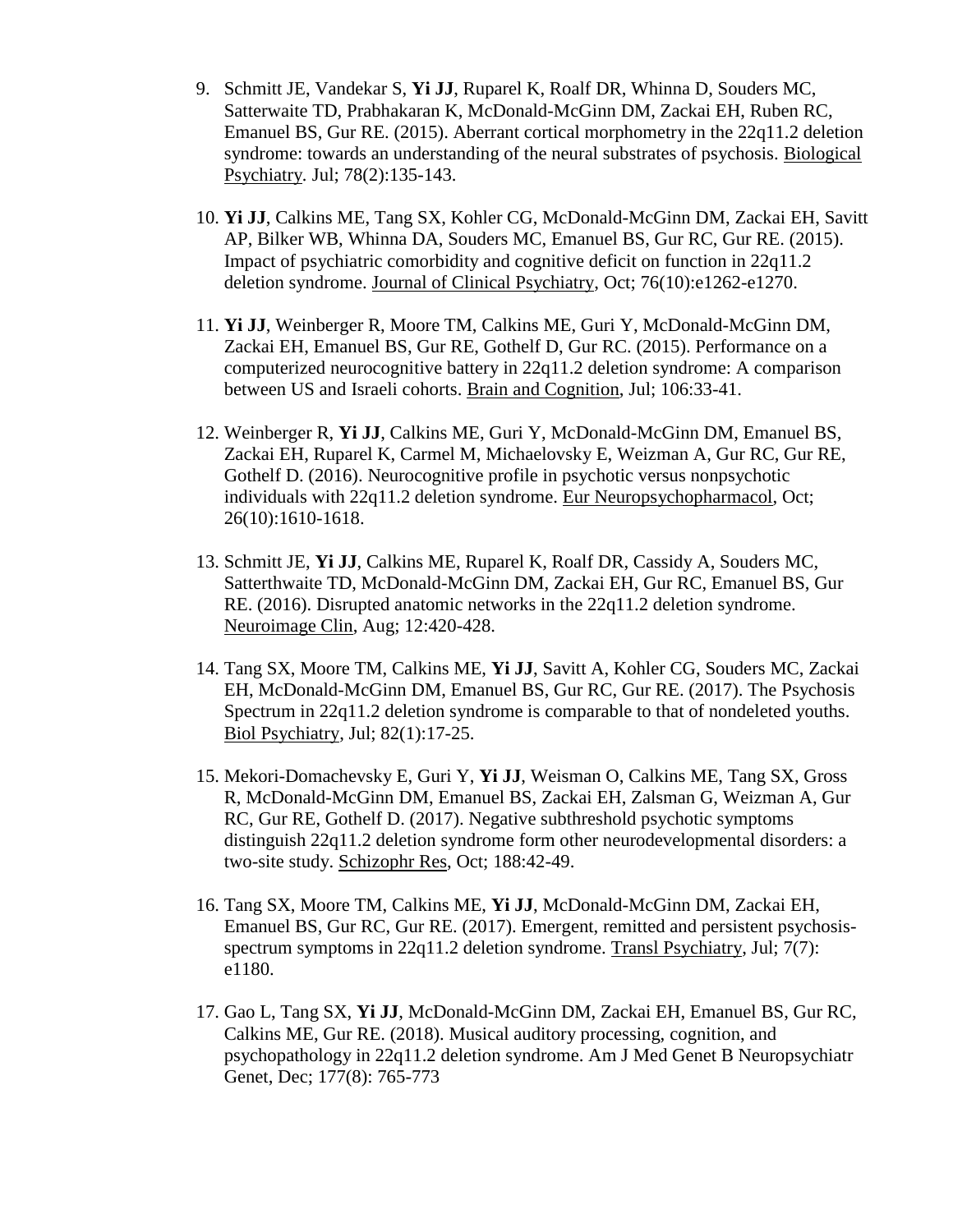## Abstracts:

- 1. **Yi JJ**, Tang SX, Calkins ME, Kohler CG, McDonald-McGinn DM, Zackai EH, Savitt A, Moberg P, Whinna DA, Souders MC, Emanuel BS, Gur RC, Gur RE: Contribution of congenital heart disease to neuropsychiatric outcomes in 22q11DS. (Presented at the Society of Biological Psychiatry  $68<sup>th</sup>$  Annual Scientific Meeting, San Francisco, CA, May 18, 2013)
- 2. **Yi JJ**, Tang SX, Calkins ME, Kohler CG, McDonald-McGinn DM, Zackai EH, Savitt A, Moberg P, Whinna DA, Souders MC, Emanuel BS, Gur RC, Gur RE. Neurocognitive correlates of psychopathology in 22q11.2 deletion Syndrome. (Presented at the Society of Biological Psychiatry 69<sup>th</sup> Annual Scientific Meeting, New York, NY, May 9, 2014)
- 3. Tang SX, **Yi JJ**, Moore TM, Calkins ME, Kohler CG, Whinna DA, Souders MC, Zackai EH, McDonald-McGinn DM, Emanuel BS, Bilker WB, Gur RC, Gur RE. Subthreshold psychotic symptoms in 22q11.2 deletion syndrome. (Presented at the Society of Biological Psychiatry 69th Annual Scientific Meeting, New York, NY, May 10, 2014)
- 4. Gur RE, **Yi JJ**, Schmidt J, Roalf DR, McDonald-McGinn D, Zackai E, Calkins ME, Ruparel K, Cassidy A, Port A, Souders M, Gur RC, Emanuel B. Aberrant brain development and psychosis in 22q11.2 deletion syndrome. (Presented at the 15<sup>th</sup> International Congress on Schizophrenia Research, Colorado Springs, CO, March 28-April 1, 2015)
- 5. Schmitt JE, Vandekar S, Roalf DA, Ruparel K, **Yi JJ**, McDonald-McGinn DM, Souders MC, Zackai EH, Emanuel BS, Gur RC, Gur RE. Disrupted Anatomic Connectivity in the 22q11.2 Deletion Syndrome. (Presented at the 53rd Annual Meeting of American Society of Neuroradiology, Chicago, IL, April 25-30, 2015)
- 6. Schmitt JE, Vandekar S, Roalf DA, Ruparel K, **Yi JJ**, McDonald-McGinn DM, Souders MC, Zackai EH, Emanuel BS, Gur RC, Gur RE. Functional Neuroanatomy in the 22q11.2 Deletion Syndrome: Towards an Understanding of the Neural Substrates of Psychosis. (Presented at the 53rd Annual Meeting of American Society of Neuroradiology, Chicago, IL, April 25-30, 2015)
- 7. **Yi JJ**, Weinberger R, Moore T, Guri Y, Calkins ME, Tang SX, Kohler C, McDonald-McGinn D, Zackai E, Souders M, Emanuel B, Gur RC, Gothelf D, Gur RE. Neurocognitive Performance on a Computerized Neurocognitive Battery in 22q11.2 Deletion Syndrome: A Comparison between the US and Israeli Cohorts. (Presented at the 70th Annual Scientific Meeting, Toronto, Canada, May 15, 2015)
- 8. **Yi JJ**, Weinberger R, Moore T, Guri Y, Calkins ME, Moss E, McDonald-McGinn D, Zackai E, Souders M, Emanuel B, Gur RC, Gothelf D, Gur RE. Association of Intelligence Quotient and Neurocognitive Performance on